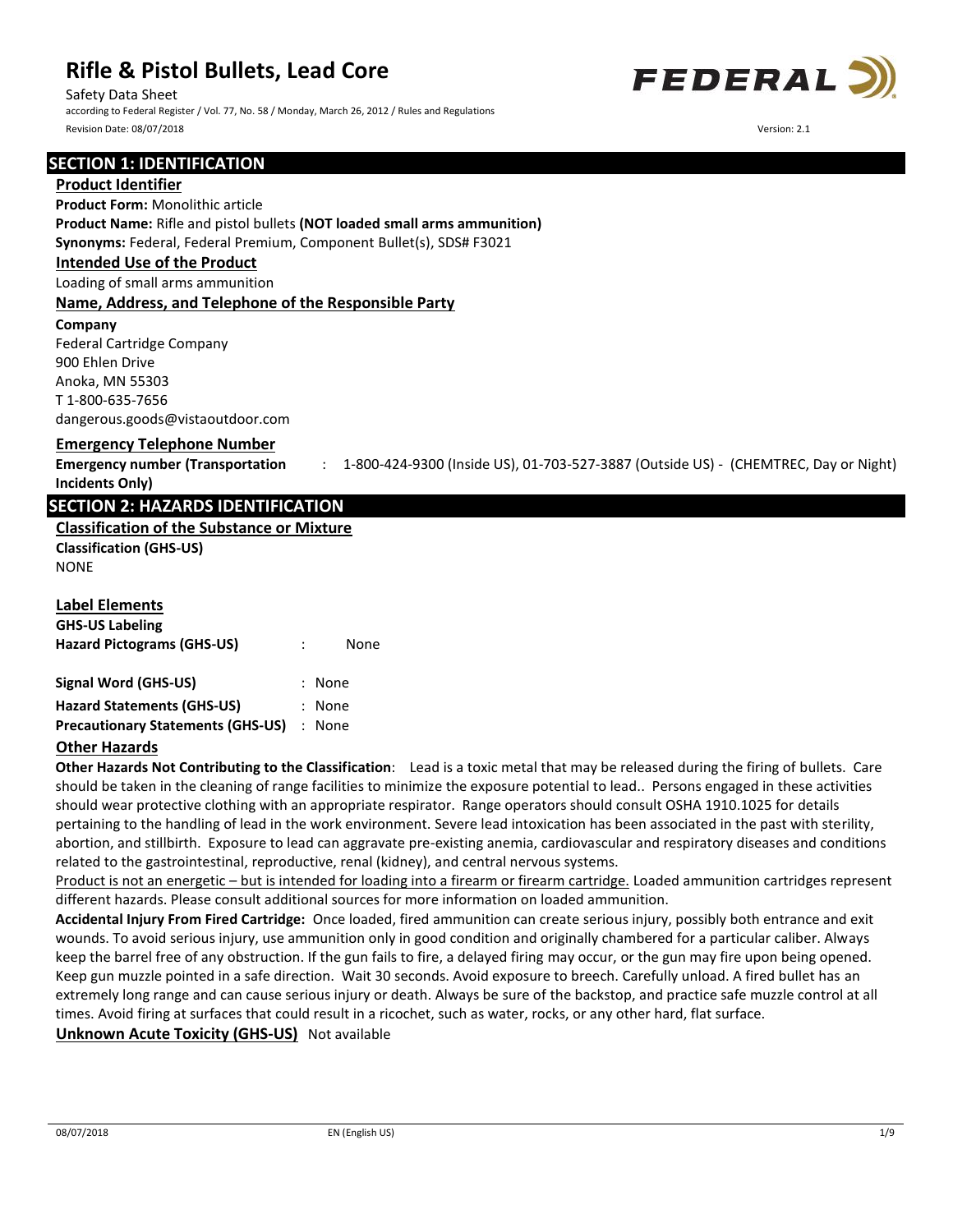Safety Data Sheet

according to Federal Register / Vol. 77, No. 58 / Monday, March 26, 2012 / Rules and Regulations

# **SECTION 3: COMPOSITION/INFORMATION ON INGREDIENTS**

| <b>Mixture</b> |                           |           |
|----------------|---------------------------|-----------|
| <b>Name</b>    | <b>Product identifier</b> | % (w/w)   |
| Lead           | (CAS No) 7439-92-1        | $0 - 99$  |
| Copper         | (CAS No) 7440-50-8        | $27 - 85$ |
| Zinc           | (CAS No) 7440-66-6        | $0 - 25$  |
| Tin            | (CAS No) 7440-31-5        | $0 - 12$  |
| Antimony       | (CAS No) 7440-36-0        | $0 - 10$  |

\*The hazardous components of this product are unlikely to be released under normal handling conditions. Therefore, the health and environmental hazards associated with certain components do not apply to the product overall.

More than one of the ranges of concentration prescribed by Controlled Products Regulations has been used where neccesary due to varying composition.

Full text of H-phrases: see section 16

### **SECTION 4: FIRST AID MEASURES**

### **Description of First Aid Measures**

**General:** Never give anything by mouth to an unconscious person. If you feel unwell, seek medical advice (show the label where possible).

**Inhalation:** When symptoms occur: go into open air and ventilate suspected area.

**Skin Contact:** Wash with plenty of soap and water. If skin irritation or rash occurs: Seek medical advice.

**Eye Contact:** Rinse cautiously with water for several minutes. Remove contact lenses, if present and easy to do. Continue rinsing. **Ingestion:** Rinse mouth. Do NOT induce vomiting.

### **Most Important Symptoms and Effects Both Acute and Delayed**

**General:** Projectiles from fired ammunition can cause puncture wounds.

**Inhalation:** Not expected to be a primary route of exposure.

**Skin Contact:** None expected under normal conditions of use.

**Eye Contact:** None expected under normal conditions of use.

**Ingestion:** Ingestion is likely to be harmful or have adverse effects.

**Chronic Symptoms:** None expected under normal conditions of use.

### **Indication of Any Immediate Medical Attention and Special Treatment Needed**

If you feel unwell, seek medical advice (show the label where possible).

# **SECTION 5: FIRE-FIGHTING MEASURES**

### **Extinguishing Media**

**Suitable Extinguishing Media:** Non-flammable. This is NOT loaded ammunition.

**Unsuitable Extinguishing Media:** N/A

### **Special Hazards Arising From the Substance or Mixture**

**Fire Hazard:** Not considered flammable

**Explosion Hazard:** Not applicable

**Reactivity:** Hazardous reactions are unlikely to occur under normal circumstances.

### **Advice for Firefighters**

**Precautionary Measures Fire:** Do not breathe fumes from fires or vapors from decomposition. Exercise caution when fighting any chemical fire.

**Firefighting Instructions:** Fight per surrounding materials.

**Protection During Firefighting:** Do not enter fire area without proper protective equipment, including respiratory protection.

**Hazardous Combustion Products**: Carbon oxides (CO, CO2). Metal oxides. Fumes.

### **Reference to Other Sections**

Refer to section 9 for flammability properties.

# **SECTION 6: ACCIDENTAL RELEASE MEASURES**

### **Personal Precautions, Protective Equipment and Emergency Procedures**

**General Measures:** Avoid all unnecessary exposure. May constitute a trip/slip/fall hazard.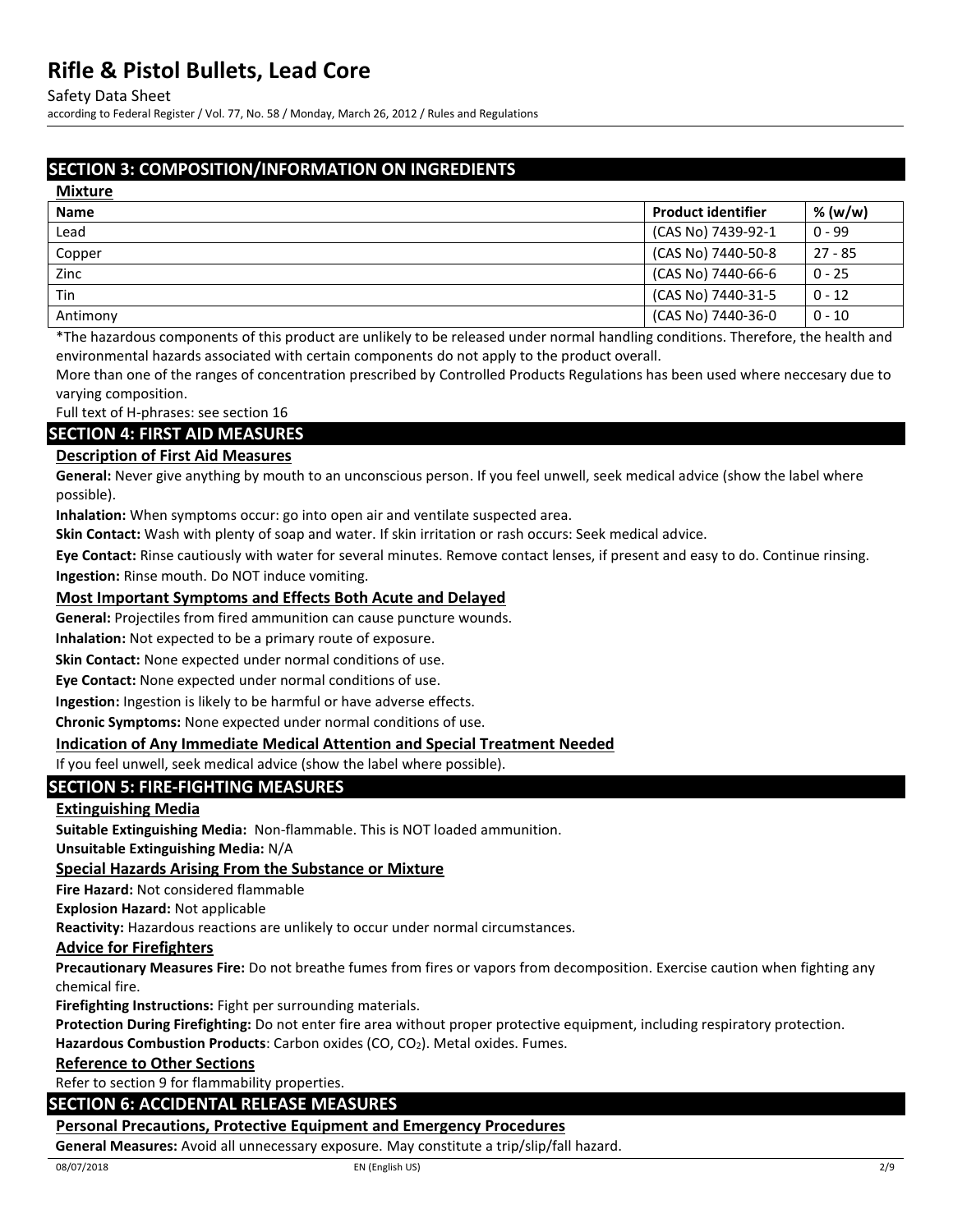Safety Data Sheet

according to Federal Register / Vol. 77, No. 58 / Monday, March 26, 2012 / Rules and Regulations

### **For Non-Emergency Personnel**

**Protective Equipment:** Use appropriate personal protection equipment (PPE).

**Emergency Procedures:** Appropriate for spill of any solid material.

### **For Emergency Personnel**

**Protective Equipment:** Use appropriate personal protection equipment (PPE).

**Emergency Procedures:** Appropriate for spill of any solid material.

### **Environmental Precautions**

Avoid release to the environment.

### **Methods and Material for Containment and Cleaning Up**

**For Containment:** Dry sweeping can contain spilled product.

**Methods for Cleaning Up:** Clear up spills immediately and dispose of waste safely.

### **Reference to Other Sections**

See heading 8, Exposure Controls and Personal Protection.

### **SECTION 7: HANDLING AND STORAGE**

### **Precautions for Safe Handling**

### **Precautions for Safe Handling:** None

**Hygiene Measures:** Handle in accordance with good industrial hygiene and safety procedures. Wash hands and other exposed areas with mild soap and water before eating, drinking, or smoking and again when leaving work. Contaminated work clothing should not be allowed out of the workplace. Wash contaminated clothing before reuse.

### **Conditions for Safe Storage, Including Any Incompatibilities**

**Technical Measures:** Comply with applicable regulations.

**Storage Conditions:** Keep/Store away from incompatible materials.

**Incompatible Materials:** Strong acids, strong bases, strong oxidizers.

**Special Rules on Packaging:** Do not reuse original packaging for other purposes.

### **Specific End Use(s)**

Loading of small arms ammunition.

# **SECTION 8: EXPOSURE CONTROLS/PERSONAL PROTECTION**

### **Control Parameters**

| Lead (7439-92-1)        |                                      |                                                                       |
|-------------------------|--------------------------------------|-----------------------------------------------------------------------|
| Mexico                  | OEL TWA (mg/m <sup>3</sup> )         | $0.15$ mg/m <sup>3</sup>                                              |
| <b>USA ACGIH</b>        | ACGIH TWA (mg/m <sup>3</sup> )       | $0.05$ mg/m <sup>3</sup>                                              |
| <b>USA OSHA</b>         | OSHA PEL (TWA) (mg/m <sup>3</sup> )  | 50 $\mu$ g/m <sup>3</sup>                                             |
| <b>USA NIOSH</b>        | NIOSH REL (TWA) (mg/m <sup>3</sup> ) | $0.050$ mg/m <sup>3</sup>                                             |
| <b>USA IDLH</b>         | US IDLH $(mg/m3)$                    | 100 mg/m <sup>3</sup>                                                 |
| Alberta                 | OEL TWA (mg/m <sup>3</sup> )         | $0.05$ mg/m <sup>3</sup>                                              |
| <b>British Columbia</b> | OEL TWA (mg/m <sup>3</sup> )         | $0.05$ mg/m <sup>3</sup>                                              |
| Manitoba                | OEL TWA (mg/m <sup>3</sup> )         | $0.05$ mg/m <sup>3</sup>                                              |
| New Brunswick           | OEL TWA (mg/m <sup>3</sup> )         | $0.05$ mg/m <sup>3</sup>                                              |
| Newfoundland & Labrador | OEL TWA (mg/m <sup>3</sup> )         | $0.05$ mg/m <sup>3</sup>                                              |
| Nova Scotia             | OEL TWA (mg/m <sup>3</sup> )         | $0.05$ mg/m <sup>3</sup>                                              |
| Nunavut                 | OEL STEL (mg/m <sup>3</sup> )        | $0.45$ mg/m <sup>3</sup>                                              |
| Nunavut                 | OEL TWA (mg/m <sup>3</sup> )         | $0.15$ mg/m <sup>3</sup>                                              |
| Northwest Territories   | OEL STEL (mg/m <sup>3</sup> )        | $0.45$ mg/m <sup>3</sup>                                              |
| Northwest Territories   | OEL TWA (mg/m <sup>3</sup> )         | $0.15$ mg/m <sup>3</sup>                                              |
| Ontario                 | OEL TWA (mg/m <sup>3</sup> )         | 0.05 mg/m <sup>3</sup> (applies to workplaces to which the designated |
|                         |                                      | substances regulation does not apply)                                 |
| Prince Edward Island    | OEL TWA (mg/m <sup>3</sup> )         | $0.05$ mg/m <sup>3</sup>                                              |
| Québec                  | VEMP ( $mg/m3$ )                     | $0.05$ mg/m <sup>3</sup>                                              |
| Saskatchewan            | OEL STEL (mg/m <sup>3</sup> )        | $0.15$ mg/m <sup>3</sup>                                              |
| Saskatchewan            | OEL TWA (mg/m <sup>3</sup> )         | $0.05$ mg/m <sup>3</sup>                                              |
| Yukon                   | OEL STEL (mg/m <sup>3</sup> )        | $0.45$ mg/m <sup>3</sup>                                              |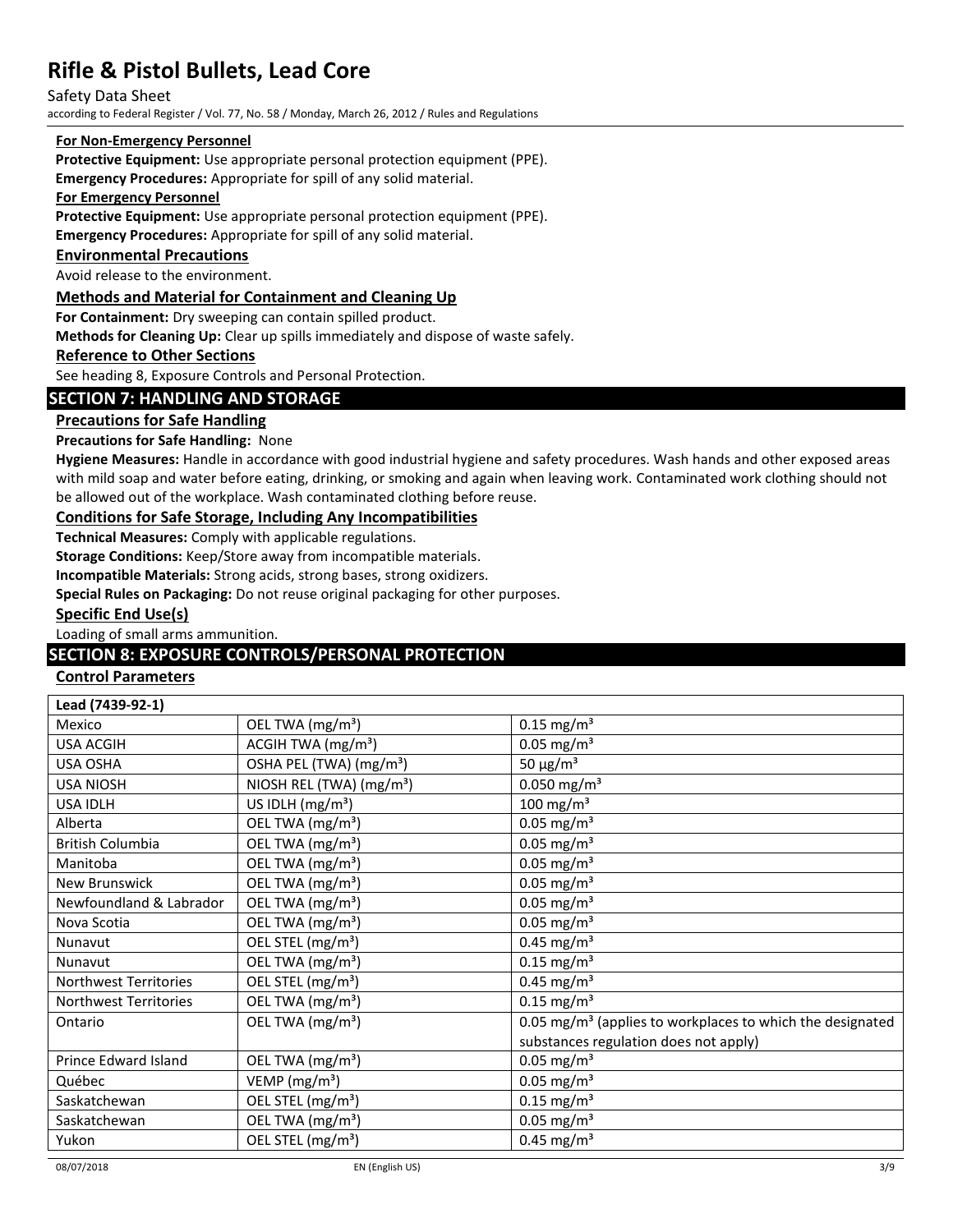# Safety Data Sheet

according to Federal Register / Vol. 77, No. 58 / Monday, March 26, 2012 / Rules and Regulations

| Yukon                        | OEL TWA (mg/m <sup>3</sup> )            | $0.15$ mg/m <sup>3</sup> |  |
|------------------------------|-----------------------------------------|--------------------------|--|
| Copper (7440-50-8)           |                                         |                          |  |
| Mexico                       | OEL TWA (mg/m <sup>3</sup> )            | 1 mg/m <sup>3</sup>      |  |
| Mexico                       | OEL STEL (mg/m <sup>3</sup> )           | $2$ mg/m <sup>3</sup>    |  |
| <b>USA ACGIH</b>             | ACGIH TWA (mg/m <sup>3</sup> )          | $0.2$ mg/m <sup>3</sup>  |  |
| USA OSHA                     | OSHA PEL (TWA) (mg/m <sup>3</sup> )     | $1 \text{ mg/m}^3$       |  |
| <b>USA NIOSH</b>             | NIOSH REL (TWA) (mg/m <sup>3</sup> )    | $0.1$ mg/m <sup>3</sup>  |  |
| <b>USA IDLH</b>              | US IDLH (mg/m <sup>3</sup> )            | 100 mg/m $3$             |  |
| Alberta                      | OEL TWA (mg/m <sup>3</sup> )            | $1 \text{ mg/m}^3$       |  |
| <b>British Columbia</b>      | OEL TWA (mg/m <sup>3</sup> )            | $0.2 \text{ mg/m}^3$     |  |
| Manitoba                     | OEL TWA (mg/m <sup>3</sup> )            | $0.2 \text{ mg/m}^3$     |  |
| New Brunswick                | OEL TWA (mg/m <sup>3</sup> )            | 1 mg/m <sup>3</sup>      |  |
| Newfoundland & Labrador      | OEL TWA (mg/m <sup>3</sup> )            | $0.2 \text{ mg/m}^3$     |  |
| Nova Scotia                  | OEL TWA (mg/m <sup>3</sup> )            | $0.2 \text{ mg/m}^3$     |  |
| Nunavut                      | OEL STEL (mg/m <sup>3</sup> )           | 2 mg/ $m3$               |  |
| Nunavut                      | OEL TWA (mg/m <sup>3</sup> )            | 1 mg/m <sup>3</sup>      |  |
| Northwest Territories        | OEL STEL (mg/m <sup>3</sup> )           | $2$ mg/m <sup>3</sup>    |  |
| <b>Northwest Territories</b> | OEL TWA (mg/m <sup>3</sup> )            | $1 \text{ mg/m}^3$       |  |
| Ontario                      | OEL TWA (mg/m <sup>3</sup> )            | $1 \text{ mg/m}^3$       |  |
| Prince Edward Island         | OEL TWA (mg/m <sup>3</sup> )            | $0.2 \text{ mg/m}^3$     |  |
| Québec                       | $\overline{V}$ EMP (mg/m <sup>3</sup> ) | $1 \text{ mg/m}^3$       |  |
| Saskatchewan                 | OEL STEL (mg/m <sup>3</sup> )           | 3 mg/ $m3$               |  |
| Saskatchewan                 | OEL TWA (mg/m <sup>3</sup> )            | 1 mg/m <sup>3</sup>      |  |
| Yukon                        | OEL STEL (mg/m <sup>3</sup> )           | $2 \text{ mg/m}^3$       |  |
| Yukon                        | OEL TWA (mg/m <sup>3</sup> )            | $1 \text{ mg/m}^3$       |  |
| Antimony (7440-36-0)         |                                         |                          |  |
| Mexico                       | OEL TWA (mg/m <sup>3</sup> )            | $0.5$ mg/m <sup>3</sup>  |  |
| <b>USA ACGIH</b>             | ACGIH TWA $(mg/m3)$                     | $0.5$ mg/m <sup>3</sup>  |  |
| USA OSHA                     | OSHA PEL (TWA) (mg/m <sup>3</sup> )     | $0.5$ mg/m <sup>3</sup>  |  |
| <b>USA NIOSH</b>             | NIOSH REL (TWA) (mg/m <sup>3</sup> )    | $0.5$ mg/m <sup>3</sup>  |  |
| <b>USA IDLH</b>              | US IDLH (mg/m <sup>3</sup> )            | 50 mg/ $m3$              |  |
| Alberta                      | OEL TWA (mg/m <sup>3</sup> )            | $0.5$ mg/m <sup>3</sup>  |  |
| <b>British Columbia</b>      | OEL TWA (mg/m <sup>3</sup> )            | $0.5$ mg/m <sup>3</sup>  |  |
| Manitoba                     | OEL TWA (mg/m <sup>3</sup> )            | $0.5$ mg/m <sup>3</sup>  |  |
| New Brunswick                | OEL TWA (mg/m <sup>3</sup> )            | $0.5 \text{ mg/m}^3$     |  |
| Newfoundland & Labrador      | OEL TWA (mg/m <sup>3</sup> )            | $0.5$ mg/m <sup>3</sup>  |  |
| Nova Scotia                  | OEL TWA (mg/m <sup>3</sup> )            | $0.5$ mg/m <sup>3</sup>  |  |
| Nunavut                      | OEL STEL (mg/m <sup>3</sup> )           | 1.5 mg/ $m3$             |  |
| Nunavut                      | OEL TWA (mg/m <sup>3</sup> )            | $0.5$ mg/m <sup>3</sup>  |  |
| Northwest Territories        | OEL STEL (mg/m <sup>3</sup> )           | 1.5 mg/ $m3$             |  |
| <b>Northwest Territories</b> | OEL TWA (mg/m <sup>3</sup> )            | $0.5$ mg/m <sup>3</sup>  |  |
| Ontario                      | OEL TWA (mg/m <sup>3</sup> )            | $0.5$ mg/m <sup>3</sup>  |  |
| Prince Edward Island         | OEL TWA (mg/m <sup>3</sup> )            | $0.5$ mg/m <sup>3</sup>  |  |
| Québec                       | VEMP ( $mg/m3$ )                        | $0.5$ mg/m <sup>3</sup>  |  |
| Saskatchewan                 | OEL STEL (mg/m <sup>3</sup> )           | 1.5 mg/ $m3$             |  |
| Saskatchewan                 | OEL TWA (mg/m <sup>3</sup> )            | $0.5$ mg/m <sup>3</sup>  |  |
| Yukon                        | OEL STEL (mg/m <sup>3</sup> )           | $0.75$ mg/m <sup>3</sup> |  |
| Yukon                        | OEL TWA (mg/m <sup>3</sup> )            | $0.5 \text{ mg/m}^3$     |  |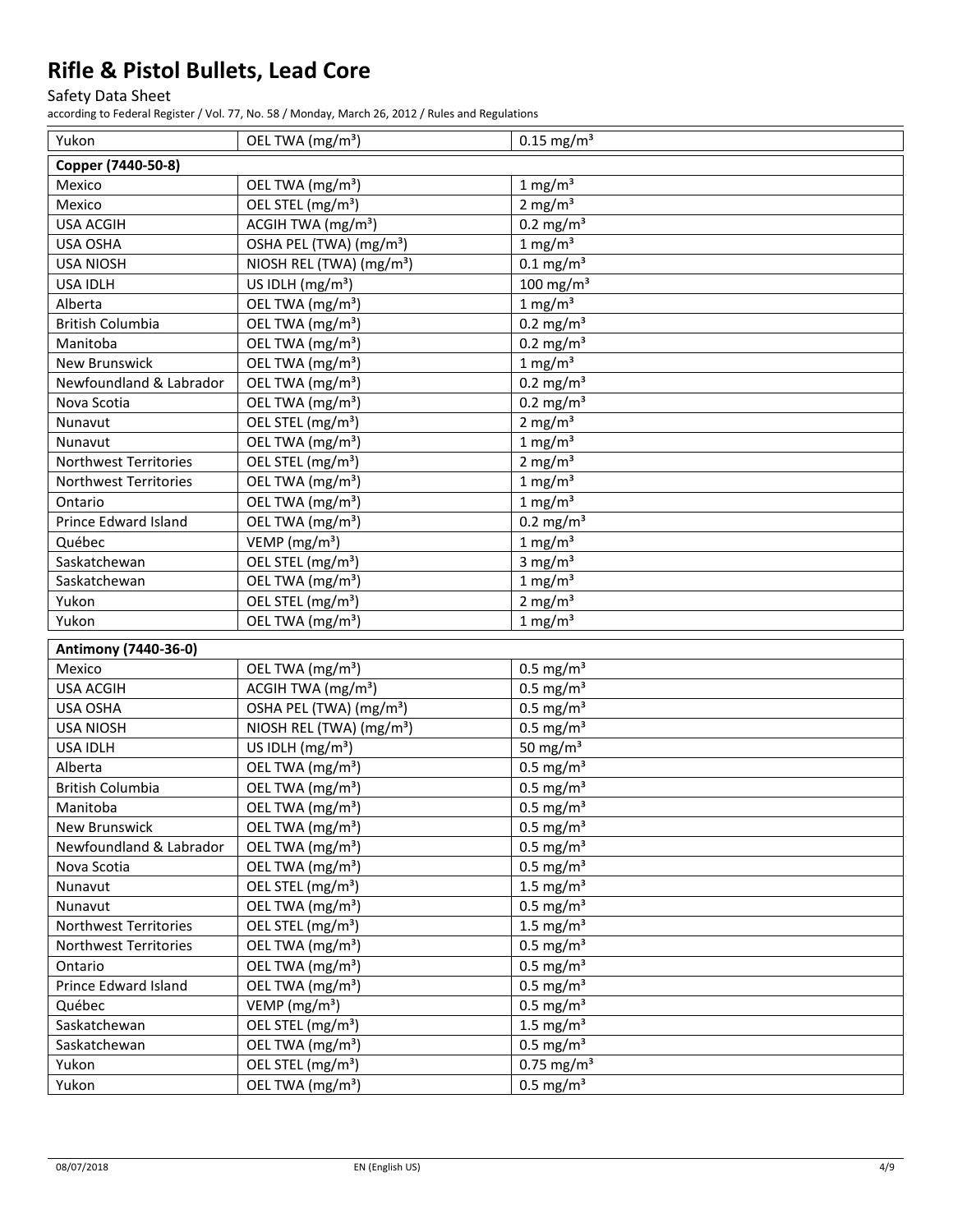Safety Data Sheet

according to Federal Register / Vol. 77, No. 58 / Monday, March 26, 2012 / Rules and Regulations

### **Exposure Controls**

**Appropriate Engineering Controls:** Emergency eye wash fountains and safety showers should be available in the immediate vicinity of any potential exposure. Ensure adequate ventilation, especially in confined areas. Ensure all national/local regulations are observed.

**Personal Protective Equipment:** Gloves. Safety glasses.



**Materials for Protective Clothing:** Chemically resistant materials and fabrics.

**Hand Protection:** Wear chemically resistant protective gloves.

**Eye Protection:** Safety glasses.

**Skin and Body Protection:** Wash contaminated clothing before reuse.

**Respiratory Protection:** Use a NIOSH-approved respirator or self-contained breathing apparatus whenever exposure may exceed established Occupational Exposure Limits.

**Environmental Exposure Controls:** Do not allow the product to be released into the environment.

**Consumer Exposure Controls:** Do not eat, drink or smoke during use.

# **SECTION 9: PHYSICAL AND CHEMICAL PROPERTIES**

**Information on Basic Physical and Chemical Properties**

| <b>Physical State</b>                                    |                      | Solid                   |
|----------------------------------------------------------|----------------------|-------------------------|
| Appearance                                               |                      | Grey or copper colored. |
| Odor                                                     |                      | Not available           |
| <b>Odor Threshold</b>                                    |                      | Not available           |
| рH                                                       |                      | Not available           |
| <b>Evaporation Rate</b>                                  |                      | Not available           |
| <b>Melting Point</b>                                     |                      | Not available           |
| <b>Freezing Point</b>                                    |                      | Not available           |
| <b>Boiling Point</b>                                     |                      | Not available           |
| <b>Flash Point</b>                                       |                      | Not available           |
| <b>Auto-ignition Temperature</b>                         |                      | Not available           |
| <b>Decomposition Temperature</b>                         |                      | Not available           |
| Flammability (solid, gas)                                |                      | Not flammable           |
| <b>Lower Flammable Limit</b>                             |                      | Not available           |
| Upper Flammable Limit                                    |                      | Not available           |
| <b>Vapor Pressure</b>                                    |                      | Not available           |
| <b>Relative Vapor Density at 20 °C</b>                   |                      | Not available           |
| <b>Relative Density</b>                                  |                      | Not available           |
| <b>Specific Gravity</b>                                  |                      | Not available           |
| Solubility                                               |                      | Not available           |
| Partition coefficient: n-octanol/water                   |                      | Not available           |
| <b>Viscosity</b>                                         |                      | Not available           |
| <b>Explosive properties</b>                              |                      | None                    |
| <b>Explosion Data - Sensitivity to Mechanical Impact</b> | $\ddot{\phantom{a}}$ | None                    |
| <b>Explosion Data - Sensitivity to Static Discharge</b>  | $\ddot{\cdot}$       | Insensitive             |
|                                                          |                      |                         |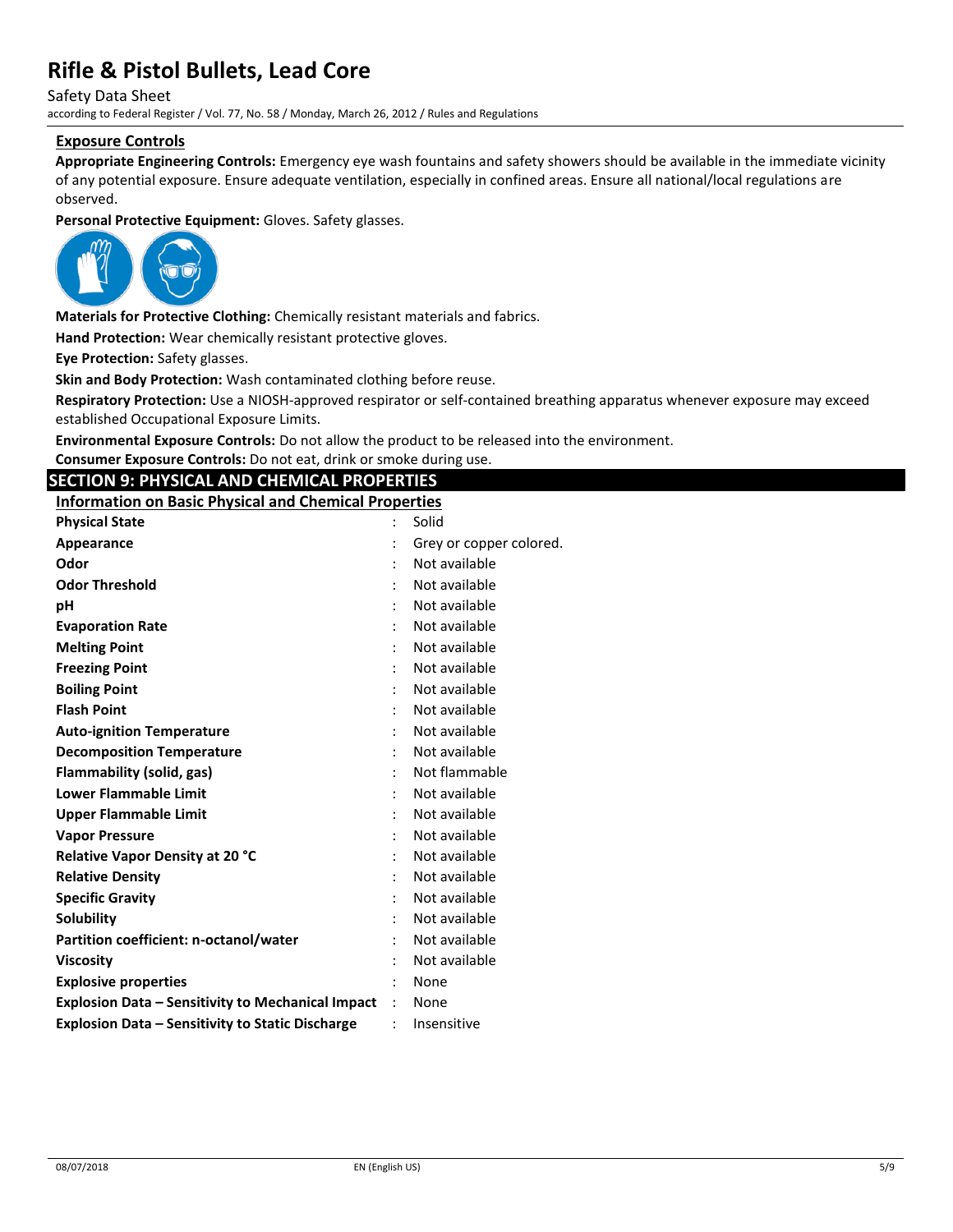#### Safety Data Sheet

according to Federal Register / Vol. 77, No. 58 / Monday, March 26, 2012 / Rules and Regulations

### **SECTION 10: STABILITY AND REACTIVITY**

**Reactivity:** Hazardous reactions are unlikely to occur under normal circumstances.

**Chemical Stability:** Stable under recommended handling and storage conditions (see section 7). However, because of the design of ammunition and its components, partial detonation upon impact or intense heat may occur. Mass detonation will not occur.

**Possibility of Hazardous Reactions:** Hazardous polymerization will not occur.

**Conditions to Avoid:** Direct sunlight. Extremely high or low temperatures. Heat. Sparks. Open flame. Overheating.

**Incompatible Materials:** Strong acids. Strong bases. Strong oxidizers.

**Hazardous Decomposition Products:** Metal oxides.

### **SECTION 11: TOXICOLOGICAL INFORMATION**

**Information on Toxicological Effects - Product**

### **Acute Toxicity:** Not classified

**LD50 and LC50 Data:**

| .                   |                          |
|---------------------|--------------------------|
| ATE US (oral)       | 100.00 mg/kg body weight |
| ATE US (dermal)     | 300.00 mg/kg body weight |
| ATE US (dust, mist) | $0.50$ mg/l/4h           |

**Skin Corrosion/Irritation:** Not classified

**Serious Eye Damage/Irritation:** Not classified

**Respiratory or Skin Sensitization:** Not classified

**Germ Cell Mutagenicity:** Not classified

**Teratogenicity:** Not classified

**Carcinogenicity:** Reasonably anticipated to be human carcinogen.

**Specific Target Organ Toxicity (Repeated Exposure):** Not classified

**Reproductive Toxicity:** Not classified

**Specific Target Organ Toxicity (Single Exposure):** Not classified

**Aspiration Hazard:** Not classified

**Symptoms/Injuries After Inhalation:** Not expected to be a primary route of exposure.

**Symptoms/Injuries After Skin Contact:** Not expected to be a primary route of exposure

**Symptoms/Injuries After Eye Contact:** None expected under normal conditions of use.

**Symptoms/Injuries After Ingestion:** Ingestion is likely to be harmful or have adverse effects.

**Chronic Symptoms:** None expected under normal conditions of use.

### **Information on Toxicological Effects - Ingredient(s)**

### **LD50 and LC50 Data:**

**Antimony (7440-36-0)**

| LD50 Oral Rat |  |
|---------------|--|
|---------------|--|

 $100$  mg/kg

| Lead (7439-92-1)                       |                                                |
|----------------------------------------|------------------------------------------------|
| IARC Group                             |                                                |
| National Toxicity Program (NTP) Status | Reasonably anticipated to be Human Carcinogen. |

### **SECTION 12: ECOLOGICAL INFORMATION**

**Toxicity** Not classified

### **Persistence and Degradability**

**Copper (7440-50-8)**

Persistence and Degradability | Not readily biodegradable.

### **Bioaccumulative Potential** Not available

**Mobility in Soil** Not available

### **Other Adverse Effects**

**Other Information:** Avoid release to the environment.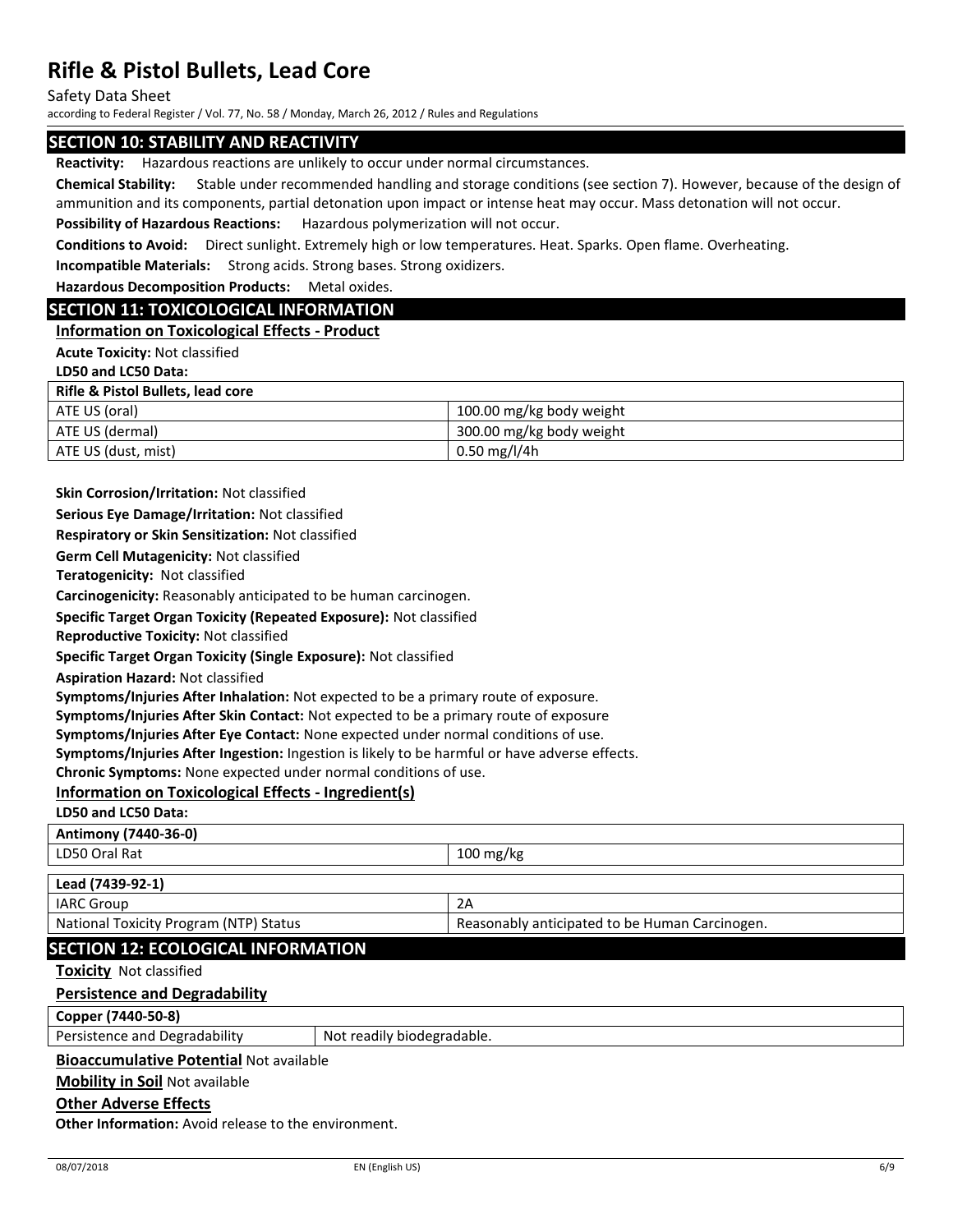Safety Data Sheet

according to Federal Register / Vol. 77, No. 58 / Monday, March 26, 2012 / Rules and Regulations

# **SECTION 13: DISPOSAL CONSIDERATIONS**

**Waste Disposal Recommendations:** Destroy and dispose of in accordance with applicable local, state, provincial, territorial, federal and international regulations.

| and international regulations.                                            |        |                                 |  |  |
|---------------------------------------------------------------------------|--------|---------------------------------|--|--|
| <b>SECTION 14: TRANSPORT INFORMATION</b>                                  |        |                                 |  |  |
| 14.1 In Accordance with DOT                                               |        |                                 |  |  |
| <b>Proper Shipping Name</b>                                               | : None |                                 |  |  |
| <b>Hazard Class</b>                                                       |        |                                 |  |  |
| <b>Identification Number</b>                                              |        |                                 |  |  |
| <b>Label Codes</b>                                                        |        |                                 |  |  |
| 14.1.1 Domestic Ground packaged per 49CFR173.63                           |        |                                 |  |  |
| <b>Proper Shipping Name</b>                                               | : None |                                 |  |  |
| <b>Hazard Class</b>                                                       |        |                                 |  |  |
| <b>Identification Number</b>                                              | : None |                                 |  |  |
| <b>Label Codes</b>                                                        | : None |                                 |  |  |
| <b>Packing Group</b>                                                      | : None |                                 |  |  |
| 14.2 In Accordance with IMDG                                              |        |                                 |  |  |
| <b>Proper Shipping Name</b>                                               | None   |                                 |  |  |
| <b>Hazard Class</b>                                                       |        |                                 |  |  |
| <b>Identification Number</b>                                              |        |                                 |  |  |
| <b>Label Codes</b>                                                        |        |                                 |  |  |
| EmS-No. (Fire)                                                            |        |                                 |  |  |
| EmS-No. (Spillage)                                                        |        |                                 |  |  |
| 14.3 In Accordance with IATA                                              |        |                                 |  |  |
| <b>Proper Shipping Name</b>                                               | : None |                                 |  |  |
| <b>Identification Number</b>                                              |        |                                 |  |  |
| <b>Hazard Class</b>                                                       |        |                                 |  |  |
| <b>Label Codes</b>                                                        |        |                                 |  |  |
| <b>ERG Code (IATA)</b>                                                    |        |                                 |  |  |
| 14.4 In Accordance with TDG                                               |        |                                 |  |  |
| <b>Proper Shipping Name</b>                                               | : None |                                 |  |  |
| <b>Hazard Class</b>                                                       |        |                                 |  |  |
| <b>Identification Number</b>                                              |        |                                 |  |  |
| <b>Label Codes</b>                                                        |        |                                 |  |  |
| <b>SECTION 15: REGULATORY INFORMATION</b>                                 |        |                                 |  |  |
| <b>US Federal Regulations</b>                                             |        |                                 |  |  |
| Rifle & Pistol Bullets, lead core                                         |        |                                 |  |  |
| <b>SARA Section 311/312 Hazard Classes</b>                                |        | Immediate (acute) health hazard |  |  |
| Zinc (7440-66-6)                                                          |        |                                 |  |  |
| Listed on the United States TSCA (Toxic Substances Control Act) inventory |        |                                 |  |  |
| Listed on United States SARA Section 313                                  |        |                                 |  |  |
| <b>SARA Section 313 - Emission Reporting</b>                              |        | 1.0 % (dust or fume only)       |  |  |
| Lead (7439-92-1)                                                          |        |                                 |  |  |
| Listed on the United States TSCA (Toxic Substances Control Act) inventory |        |                                 |  |  |
| Listed on United States SARA Section 313                                  |        |                                 |  |  |
| <b>SARA Section 313 - Emission Reporting</b>                              |        | 0.1%                            |  |  |
| Copper (7440-50-8)                                                        |        |                                 |  |  |
| Listed on the United States TSCA (Toxic Substances Control Act) inventory |        |                                 |  |  |
| Listed on United States SARA Section 313                                  |        |                                 |  |  |
| <b>SARA Section 313 - Emission Reporting</b>                              |        | 1.0%                            |  |  |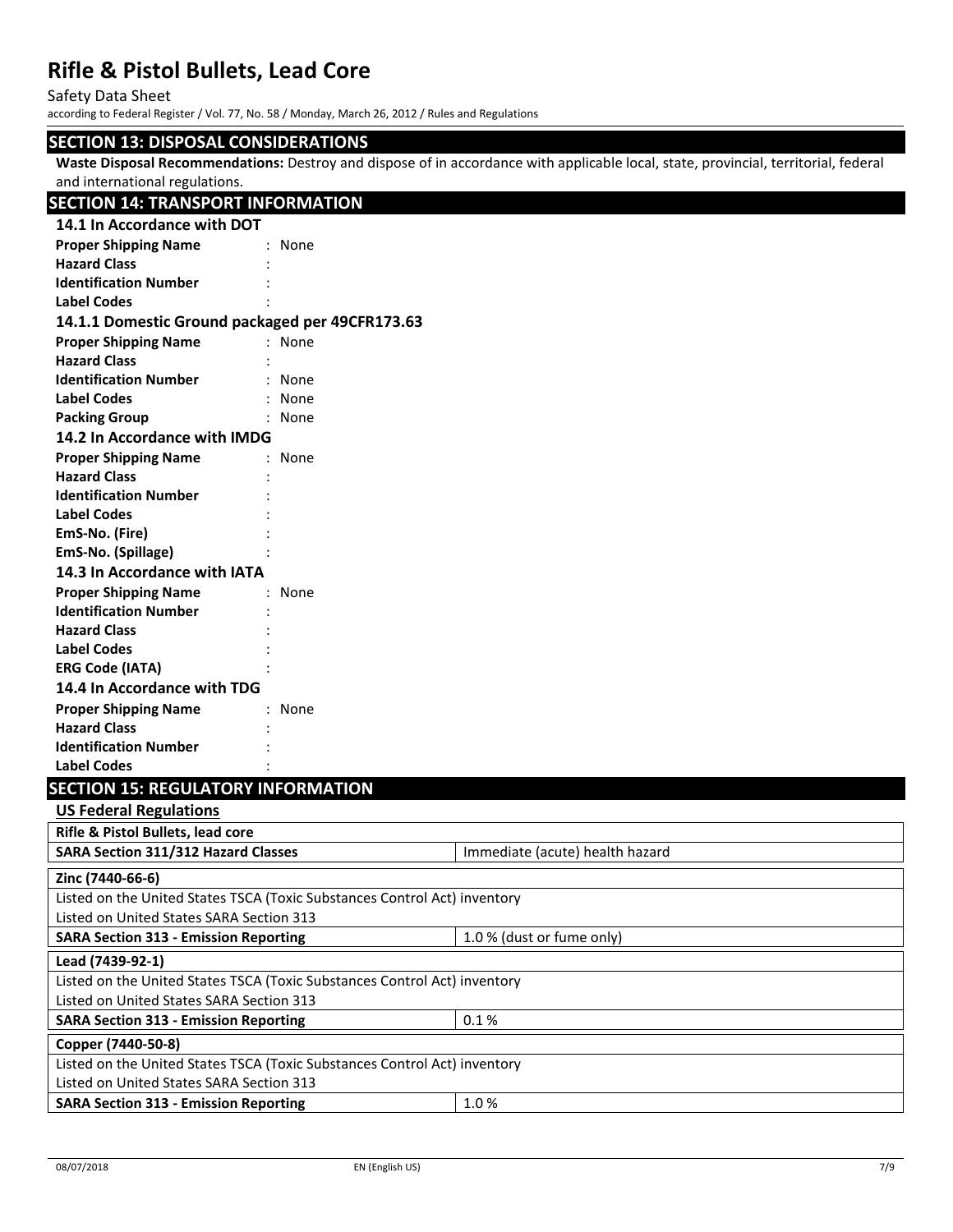### Safety Data Sheet

according to Federal Register / Vol. 77, No. 58 / Monday, March 26, 2012 / Rules and Regulations

|  | Antimony (7440-36-0) |
|--|----------------------|
|  |                      |
|  |                      |

| Listed on the United States TSCA (Toxic Substances Control Act) inventory |      |  |
|---------------------------------------------------------------------------|------|--|
| Listed on United States SARA Section 313                                  |      |  |
| <b>SARA Section 313 - Emission Reporting</b>                              | 1.0% |  |

# **US State Regulations**

| Lead (7439-92-1)                                                      |                                                                |  |
|-----------------------------------------------------------------------|----------------------------------------------------------------|--|
| U.S. - California - Proposition 65 - Carcinogens List                 | WARNING: This product contains chemicals known to the State of |  |
|                                                                       | California to cause cancer.                                    |  |
| U.S. - California - Proposition 65 - Developmental Toxicity           | WARNING: This product contains chemicals known to the State of |  |
|                                                                       | California to cause birth defects.                             |  |
| U.S. - California - Proposition 65 - Reproductive Toxicity -          | WARNING: This product contains chemicals known to the State of |  |
| Female                                                                | California to cause (Female) reproductive harm.                |  |
| U.S. - California - Proposition 65 - Reproductive Toxicity -          | WARNING: This product contains chemicals known to the State of |  |
| Male                                                                  | California to cause (Male) reproductive harm.                  |  |
| Zinc (7440-66-6)                                                      |                                                                |  |
| U.S. - Massachusetts - Right To Know List                             |                                                                |  |
| U.S. - New Jersey - Right to Know Hazardous Substance List            |                                                                |  |
| U.S. - Pennsylvania - RTK (Right to Know) - Environmental Hazard List |                                                                |  |
| U.S. - Pennsylvania - RTK (Right to Know) List                        |                                                                |  |
| Lead (7439-92-1)                                                      |                                                                |  |
| U.S. - Massachusetts - Right To Know List                             |                                                                |  |
| U.S. - New Jersey - Right to Know Hazardous Substance List            |                                                                |  |
| U.S. - Pennsylvania - RTK (Right to Know) - Environmental Hazard List |                                                                |  |
| U.S. - Pennsylvania - RTK (Right to Know) List                        |                                                                |  |
| Copper (7440-50-8)                                                    |                                                                |  |
| U.S. - Massachusetts - Right To Know List                             |                                                                |  |

U.S. - New Jersey - Right to Know Hazardous Substance List

U.S. - Pennsylvania - RTK (Right to Know) - Environmental Hazard List

U.S. - Pennsylvania - RTK (Right to Know) List

### **Antimony (7440-36-0)**

U.S. - Massachusetts - Right To Know List

U.S. - New Jersey - Right to Know Hazardous Substance List

U.S. - Pennsylvania - RTK (Right to Know) - Environmental Hazard List

U.S. - Pennsylvania - RTK (Right to Know) List

### **Canadian Regulations**

| Rifle & Pistol Bullets, lead core                       |                                                                 |  |
|---------------------------------------------------------|-----------------------------------------------------------------|--|
| <b>WHMIS Classification</b>                             | None                                                            |  |
| Zinc (7440-66-6)                                        |                                                                 |  |
| Listed on the Canadian DSL (Domestic Sustances List)    |                                                                 |  |
| <b>WHMIS Classification</b>                             | Uncontrolled product according to WHMIS classification criteria |  |
| Lead (7439-92-1)                                        |                                                                 |  |
| Listed on the Canadian DSL (Domestic Sustances List)    |                                                                 |  |
| Listed on the Canadian IDL (Ingredient Disclosure List) |                                                                 |  |
| <b>IDL Concentration 0.1%</b>                           |                                                                 |  |
| <b>WHMIS Classification</b>                             | Uncontrolled product according to WHMIS classification criteria |  |
| Copper (7440-50-8)                                      |                                                                 |  |
| Listed on the Canadian DSL (Domestic Sustances List)    |                                                                 |  |
| Listed on the Canadian IDL (Ingredient Disclosure List) |                                                                 |  |
| <b>IDL Concentration 1%</b>                             |                                                                 |  |